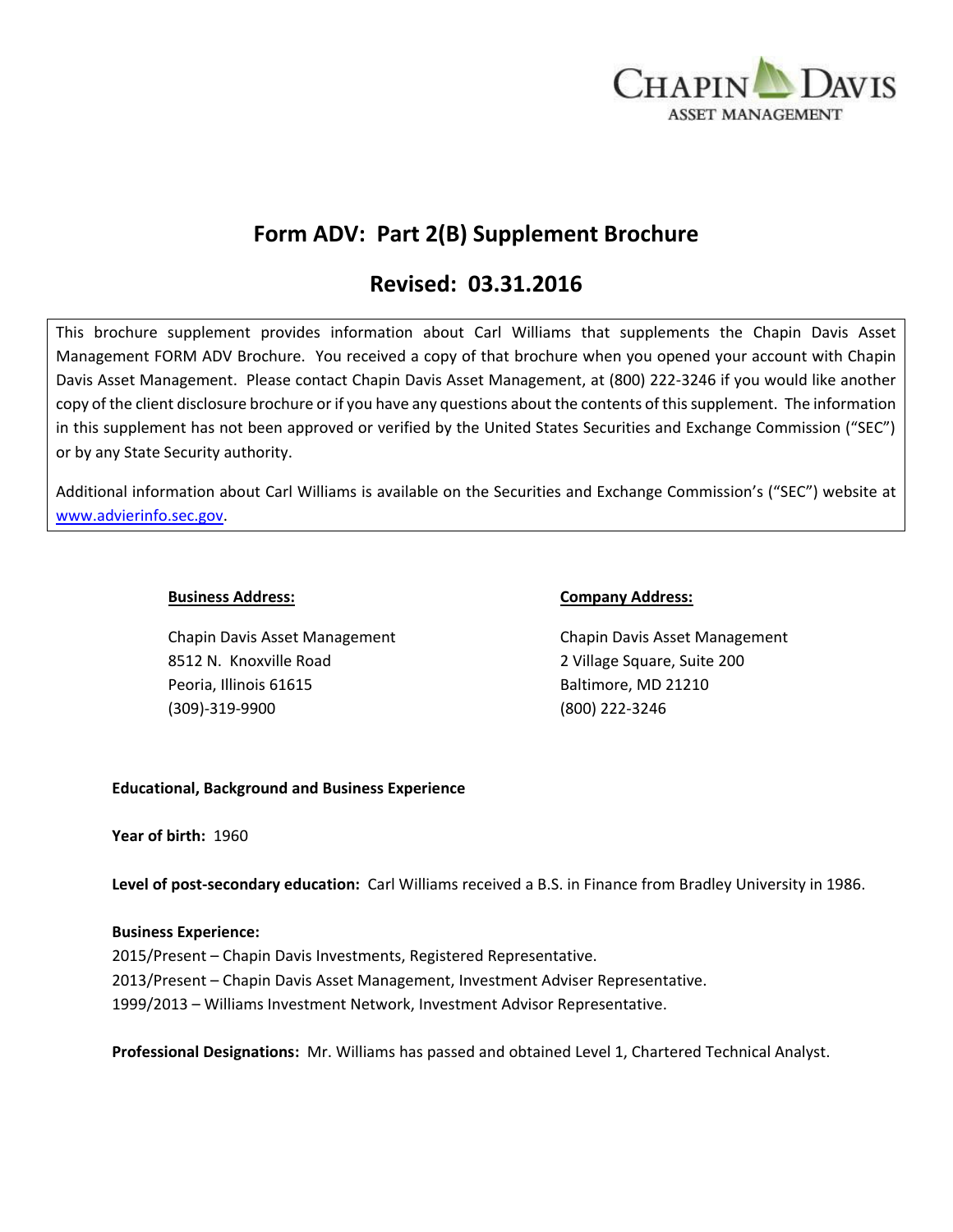#### **Disciplinary Action**

Chapin Davis Asset Management discloses facts regarding any legal or disciplinary events that it deems to be material to a client considering Carl Williams to act as their Investment Advisor Representative. Chapin Davis Asset Management is not aware of any events applicable to this item. FINRA's Brokercheck® [http://www.brokercheck.finra.org](http://www.brokercheck.finra.org/) may have additional information regarding the disciplinary history of Carl Williams that is not included in this brochure supplement.

#### **Other Business Activities**

In addition to being an Investment Advisor Representative with Chapin Davis Asset Management, Carl Williams is also a Registered Representative at Chapin Davis Investments, a Broker/Dealer. Carl Williams spends more than 10% of his time acting in both capacity. As an Investment Advisor Representative and Registered Representative, Carl Williams can offer clients both advisory programs and services and non-advisory programs. This may present a conflict of interest. However, as an Investment Advisor Representative of Chapin Davis Asset Management, Carl Williams has a responsibility to make recommendations that are in the best interest of each customer.

#### **Additional Compensation**

Product companies (including our affiliates) with which we have agreements work with Chapin Davis Asset Management and our financial advisors to provide education and other support to help distribute their products. These companies may pay for training and education events, seminars or other similar events for employees, financial advisors, clients and prospective clients. They may also reimburse entertainment. A financial advisor may also receive a service fee, expense reimbursement, or other payments from other companies. These service fees, as well as incentive programs and cash and/or noncash compensation, all are strictly regulated by the SEC and Financial Industry Regulatory Authority, as well as Chapin Davis Asset Management internal compliance policies.

Your Financial Advisor may also engage in the sale of insurance products as a licensed agent or broker of Chapin Davis Insurance. In your Financial Advisors' capacity as a registered representative of a broker dealer, or as a licensed insurance agent or broker, your financial advisor will receive brokerage and insurance commissions for these services.

#### **Supervision**

Investment Advisor Representatives' activities are supervised by registered principals in their office of supervisory jurisdiction and individuals therein, including any or all of the following Investment Advisor Representatives' direct registered principals, central supervision personnel who report to the Chief Compliance Officer of Chapin Davis Asset Management.

| Supervisor:   | <b>Stephanie N. Elliott</b> |
|---------------|-----------------------------|
| Title:        | COO & CCO                   |
| Phone number: | (800) 222-3246              |

The Securities and Exchange Commission requires all investment advisory firms to disclose information on a Brochure Supplement about financial advisors who meet with clients and formulate investment advice for them. You may interact with others at Chapin Davis Asset Management where delivery of a Brochure Supplement is not